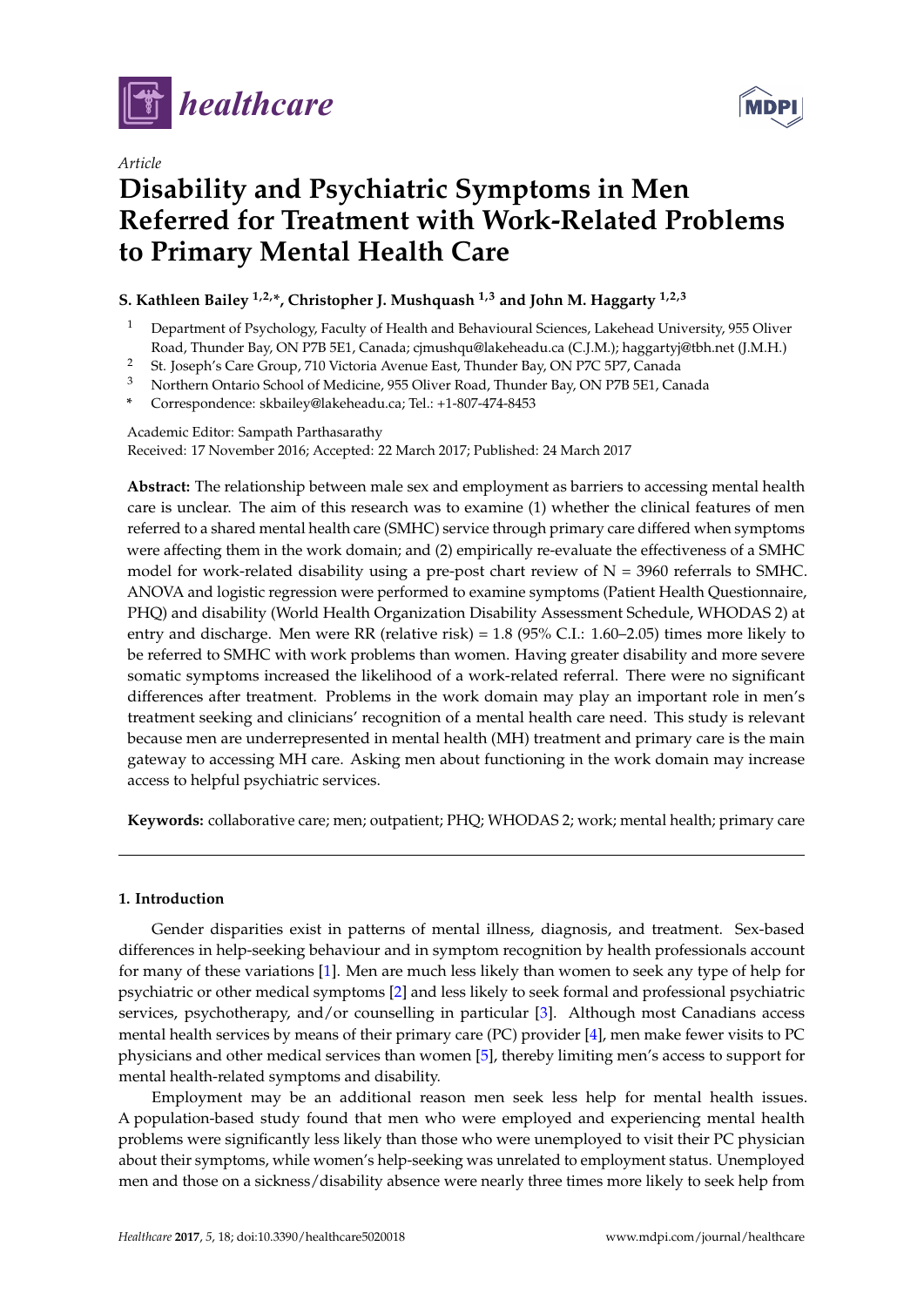their PC physician [\[6\]](#page-10-5). Unfortunately, the vast majority of published research on help-seeking has not examined the relationship between gender and employment status, and studies examining mental health and workplace disability have focused on sick-listed employees rather than at the time when they first access treatment and may still be working.

On the job performance, rates of illness, absenteeism, accidents, and staff turnover are all affected by employees' mental health status. Overall, one in five Canadian adults is affected by high levels of self-reported psychological distress (men: 19.23%, women: 22.20%) [\[7\]](#page-10-6) and more than one in six (17%) reported a need for mental health care. Symptoms consistent with a major depressive episode, a substance use disorder, generalized anxiety disorder, or bipolar disorder affected as many as 1 in 10 Canadians over the age of 15 [\[8\]](#page-10-7). In the general population, men's 12-month and lifetime prevalence of any mental health or substance use disorder was higher than women's (12-month: 10.6% and 9.6%; lifetime: 38.1% and 28.2%, respectively) [\[9\]](#page-10-8).

Common mental disorders may be even more prevalent in the working population. Over 8.5% of a large sample of Canadian workers had experienced a depressive episode in the previous year [\[10\]](#page-10-9), compared with 4.7% in the general Canadian population [\[8\]](#page-10-7). Given such pervasiveness of common mental disorders in workers, and the individual and societal consequences of mental disorders, it is perhaps surprising that only approximately 9.5% of all Canadians access specialized mental health services each year [\[4\]](#page-10-3), and only half of workers who had a moderate or severe depressive episode [\[10\]](#page-10-9). Most Canadians with a common mental disorder pursued help through PC [\[11\]](#page-10-10), making it an important setting for research into mental health care access.

Stigma around mental illness and treatment plays an important role in men's treatment-seeking behaviour. Men with a mental illness were more likely than women to report feeling embarrassed about their problems and to experience discrimination because of their symptoms [\[11\]](#page-10-10). Adding to that, men who reported feeling embarrassed about their symptoms were nearly seven times less likely to seek help from their PC provider compared with men who did not report significant embarrassment [\[6\]](#page-10-5). Not only do men report higher levels of perceived stigma about mental illness, they also display higher levels of personal stigma toward those treated for mental health problems compared to women [\[12\]](#page-10-11) and greater amounts of self-stigma (lowered self-esteem), than women over their mental health symptoms [\[13\]](#page-10-12). The negative effects of mental health-related stigma can be long-lasting, affecting men well into and beyond recovery even when they do receive treatment. Men who entered treatment with comorbid mental disorder and substance abuse were just as likely after one year of treatment, and a significant decrease in their symptoms, to expect stigmatization based on their mental health problems. About two thirds of men in the study expected interpersonal rejection, to be looked down upon, and disadvantage in employment situations because of their mental health difficulties at baseline. After one year of treatment and significant clinical gains, the expectations of these men in terms of stigma had not changed significantly [\[14\]](#page-10-13). Too often though, men are deterred from any mental health treatment-seeking because of stigma [\[13\]](#page-10-12). This may be particularly relevant for men with less severe symptoms of common mental disorders, as help-seeking and treatment participation might be seen as optional, and therefore more of a threat to self-esteem. Providing mental health care in a less stigmatizing environment, such as through a PC provider, may improve treatment-seeking and utilization for men who are experiencing mental health symptoms and related disability on the job.

The consequences of untreated mental health problems are wide-ranging. Psychological impairment and distress decrease worker productivity [\[15\]](#page-10-14). Psychiatric symptoms increase men's risk of economic loss through unemployment and lack of advancement, which can expose a person to even higher levels of psychological distress and disorder. As Addis and Mahalik [\[16\]](#page-10-15) pointed out, improving men's health behaviours, such as treatment seeking when experiencing symptoms of impaired wellbeing, is one obvious avenue improving men's lives overall.

The economic impact of mental disorders is mainly a result of unemployment, decreased productivity, and disability [\[17\]](#page-10-16). The principal cause of long-term absences from work and of disability allowances paid in Canada was mental health problems (estimated between 30% and 50%) [\[18\]](#page-11-0). Even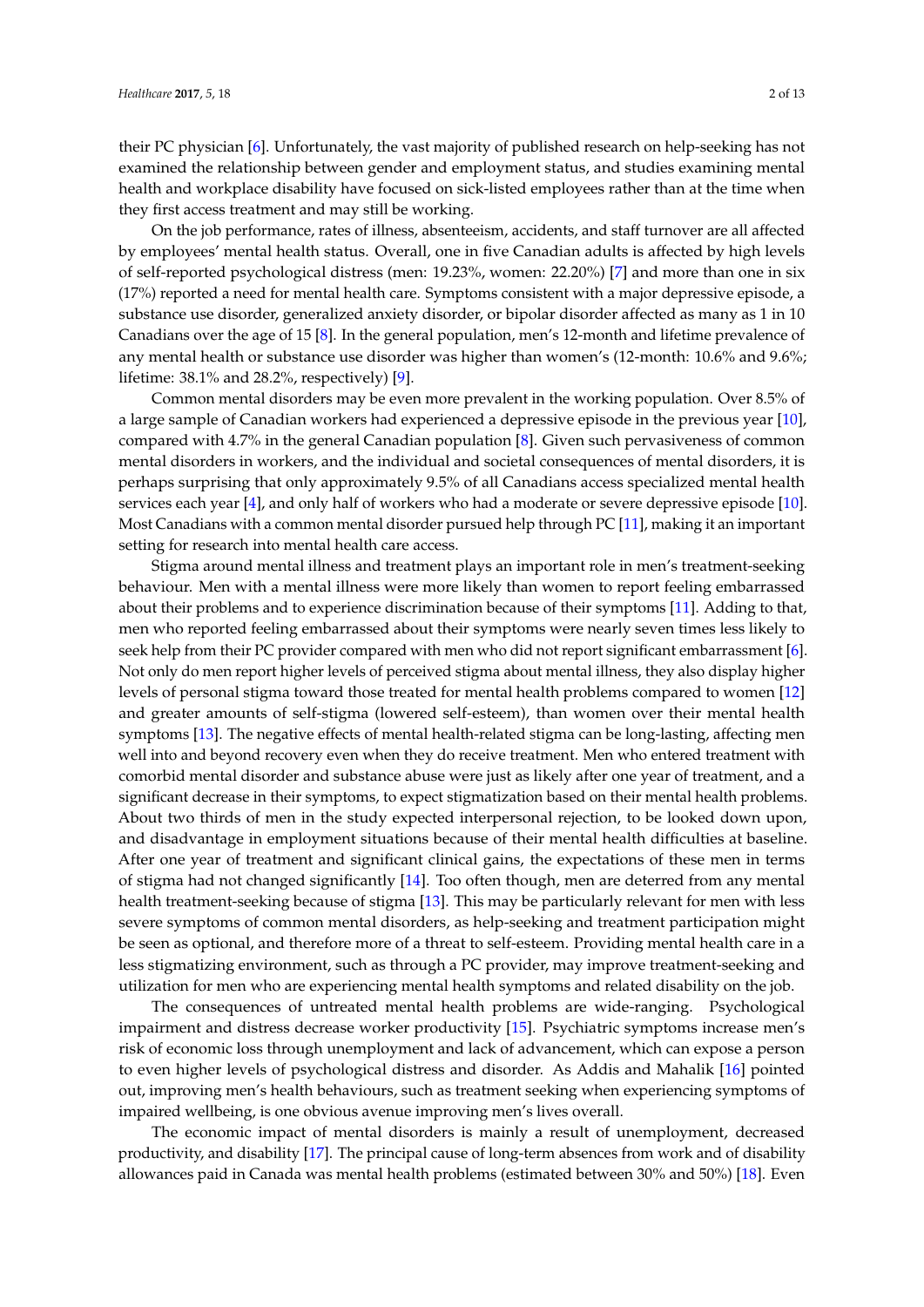minor psychiatric disorders and impairments have been linked to increased absences from work, and the presence of psychiatric symptoms reduces the likelihood of a timely return to work after taking a leave [\[19\]](#page-11-1), particularly when symptoms are more severe [\[20\]](#page-11-2). Longer work absences are associated with reduced likelihood of ever returning [\[21\]](#page-11-3), whereas earlier interventions are significantly associated with a shortened disability episode [\[22\]](#page-11-4). Therefore, identifying workers with psychological symptoms early on, and recognizing appropriate service models that can effectively relieve their symptoms is likely to benefit workers and employers by respectively lessening their aggregate emotional and economic burden.

Shared mental health care (SMHC), where psychiatrists and other mental health care providers are co-located and work collaboratively with PC physicians to provide intervention and support, is a promising model. It was hypothesized that SMHC enhances accessibility of mental health services in part by reducing stigma [\[23\]](#page-11-5) and by improving timely access to care [\[24\]](#page-11-6). Counseling needs are the least likely mental health needs to be met, and men were less likely than their female counterparts to describe having a mental health care need that was met (males: 8.8%; females: 14.4%) or partially met (males: 2.7%; females 4.6%) [\[25\]](#page-11-7).

The purpose of this study was to clarify the clinical features of men referred for mental health services through PC, with an emphasis on those whose symptoms were affecting them in the work domain. Specifically, this study aimed to fill a gap in the literature by (a) identifying the types of problems and symptoms perceived by care providers when a referral to SMHC was made for work- or employment-related reasons; (b) examining the symptoms and impairment men with work domain referrals reported experiencing when they presented in SMHC, and (c) empirically re-evaluating the effectiveness of a SMHC model for men with work- and employment-related disability. Bettering clinicians' understanding and recognition of symptoms that lead to men's mental health treatment when symptoms impede work, and the characteristics of a successful approach to treatment, can improve access to appropriate and efficacious care.

#### **2. Materials and Methods**

This study was a sex-based gender analysis, meaning that male sex was a selection criterion for inclusion in this subanalysis; however, interpretation was based on consideration of male gender as a social and psychological construct affecting men's experiences and behaviour. This project was reviewed and approved by the St. Joseph's Care Group Research Ethics Board.

All data collection took place between July 2001 and June 2011 ( $N = 3960$  men and women, aged 17–75 years). The SMHC service where data was collected is located within an urban (population >100,000) but geographically isolated (closest similarly-sized community is about 700 km away by road) PC clinic in northern Ontario, Canada and serves approximately 18,000 patients. At a local level, Statistics Canada provided that the population in 2011 was 50.5% female, and that the provincial employment rate for those over 15 years of age is on par with the national average, at 65% and 57% for men and women, respectively. Referrals for psychiatric consultation or counseling were predominantly from any of the approximately fifteen (there was some variability over the study period, up to 19) PC physicians practicing out of the clinic, although other on-site allied health professionals could also make referrals (nurse practitioner, registered nurse, social worker, dietician). Throughout the study period, the clinic employed two full time equivalent counsellors (Social Workers) and the Psychiatrist was in-clinic one half day per month and available for consultation on an ongoing basis. Services provided at the clinic are entirely paid for by the provincial health insurance program. PC providers can be accessed on an as-needed basis and the wait time for counselling services was about 42 days [\[24\]](#page-11-6). Private (i.e., not publicly funded) mental health care services are available for those who have private insurance or are willing to pay out of pocket. Most publicly funded mental health programs are available exclusively by referral from a primary health care provider. The demographic variables and other measures used for this study are part of the standardized referral form and intake procedure given to all clients accessing the mental health service, as such this study constitutes a secondary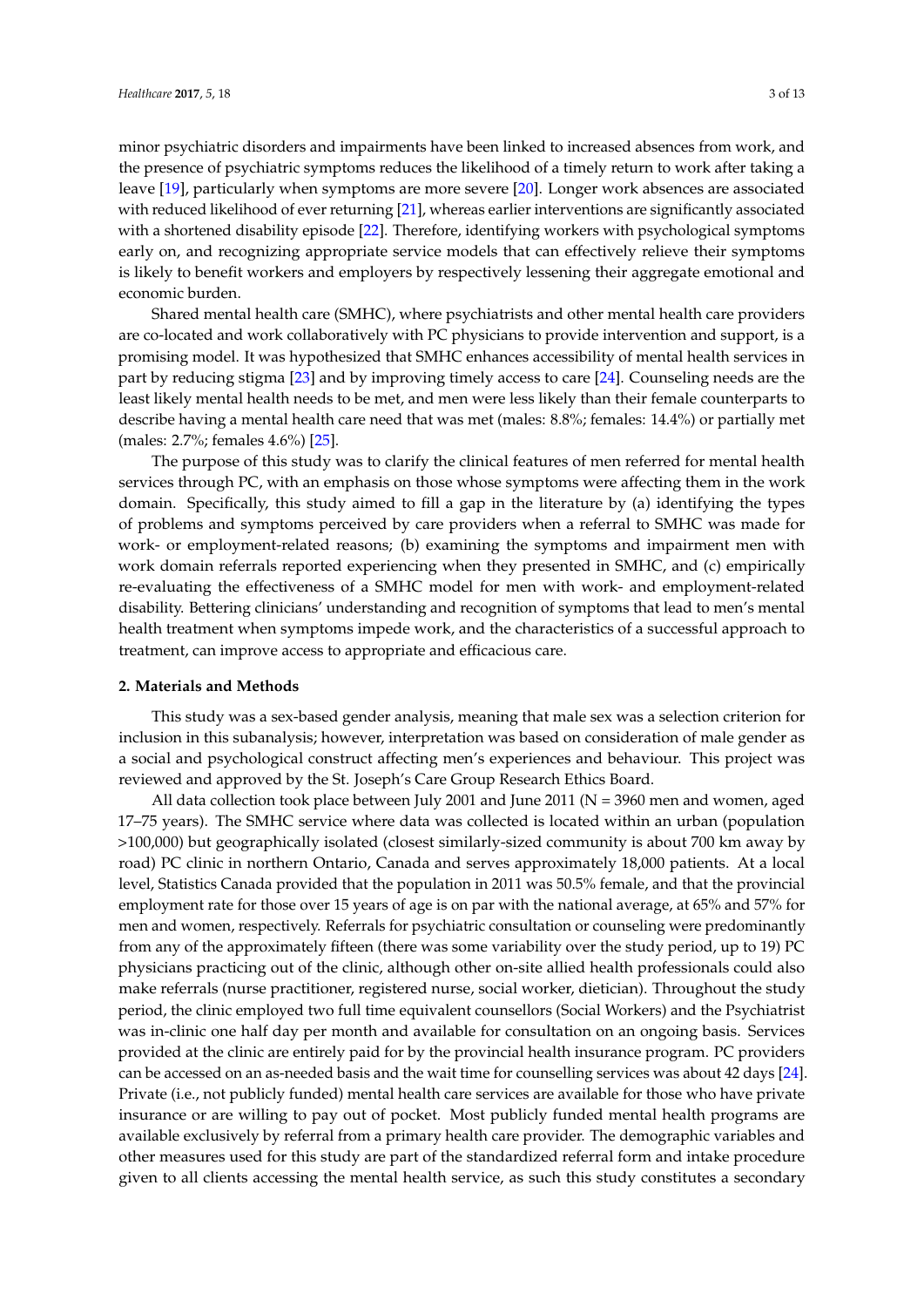data analysis. Patients who attended three or more treatment sessions were invited to repeat the measures before discharge. The rationale for collecting exit measures only from patients who engaged with the service was to increase the probability that measured change was a result of intervention. This decision was made at the time the clinic opened, thus data from those who attended fewer than three appointments was not available for the retrospective, longitudinal analysis. Since its inception, this service upheld a philosophy of quick access to care and continuous quality improvement through empirical research. As part of that commitment, the nature of the ongoing research was explained to all clients verbally and in the form of a letter during their initial appointment at the mental health clinic, at which point verbal consent for participation was given. Patients were given the option not to participate in research or withdraw at any time without consequence. The dataset used for research purposes was anonymized, contained no patient names or other identifiers which could be used to identify individuals, and was housed on a separate network within the health centre. Non-participation with initial survey completion was less than 5% at the initial appointment and did not affect access to care. Nevertheless, as is often the case in applied health research, incomplete and missing data was not uncommon.

From the overall SMHC sample (both men and women), those who were identified on the mental health services referral form as currently experiencing work-related problems (*n* = 633), problems to do with unemployment (*n* = 215), or a workplace disability claim (*n* = 27) were separated to form the "work group,"  $N = 784$ , or 19.8% of SMHC sample. Unfortunately, the space on the referral form where clinicians could record the patient's employment type and status was seldom used, and so no further employment details were available to the researchers.

#### *2.1. Instruments*

Demographic information and reason(s) for referral were provided on the SMHC referral form. The referring clinician provided patients' demographic and contact information as well as information related to the reason for referral in a check box format. Clinicians were asked to identify as many relevant Psychiatric Symptoms (e.g., depressed mood, obsessive thoughts, phobia, alcohol abuse) and Psychosocial Issues (e.g., separation/divorce, self-esteem, bereavement, work problems) for the current episode as they felt necessary to capture the difficulties of the client.

World Health Organization Disability Assessment Schedule (WHODAS 2). The WHODAS 2 is designed to measure and quantify the difficulties a person experiences due to health conditions (disease, illness, injury, mental health, emotional problems, and problems with drugs or alcohol). The simple sum scoring method was proposed and tested by Andrews and colleagues [\[26\]](#page-11-8) and found to have good reliability and validity in clinical and community samples of adults. Sum scores for global disability range from  $0 =$  no disability to  $48 =$  complete disability. The WHODAS 2 was adopted in the Diagnostic and Statistical Manual of Mental Disorders (5th ed.; DSM-5) and is recommended as part of the diagnostic interview. The internal consistency of the WHODAS 2 in our sample was good,  $\alpha = 0.88$ .

The Patient Health Questionnaire (PHQ), PHQ-9, and PHQ-15. The PHQ is a self-administered screening tool for making provisional diagnoses and monitoring of selected DSM-IV disorders common to PC settings, including depressive, anxiety, somatic symptoms, and alcohol use. The PHQ has demonstrated excellent validity and reliability, and a high level of diagnostic agreement with mental health professionals [\[27\]](#page-11-9). The PHQ-9 utilizes nine items from the full PHQ for monitoring and measuring the severity of depression symptoms. Scores range from 0 to 27. Scores of 5, 10, 15, and 20 represent mild, moderate, moderately severe, and severe depression, respectively. PHQ-9 has high specificity and sensitivity for major depression and was validated in the PC setting [\[28\]](#page-11-10). Reliability analysis for PHQ-9 in our sample revealed a high level of internal consistency,  $\alpha$  = 0.99. Similarly, the PHQ-15 measures somatic symptom severity and demonstrates good psychometric properties in PC [\[29\]](#page-11-11). Scores range from 0 to 30. Scores of 5, 10, and 15 represent low, medium, and high somatic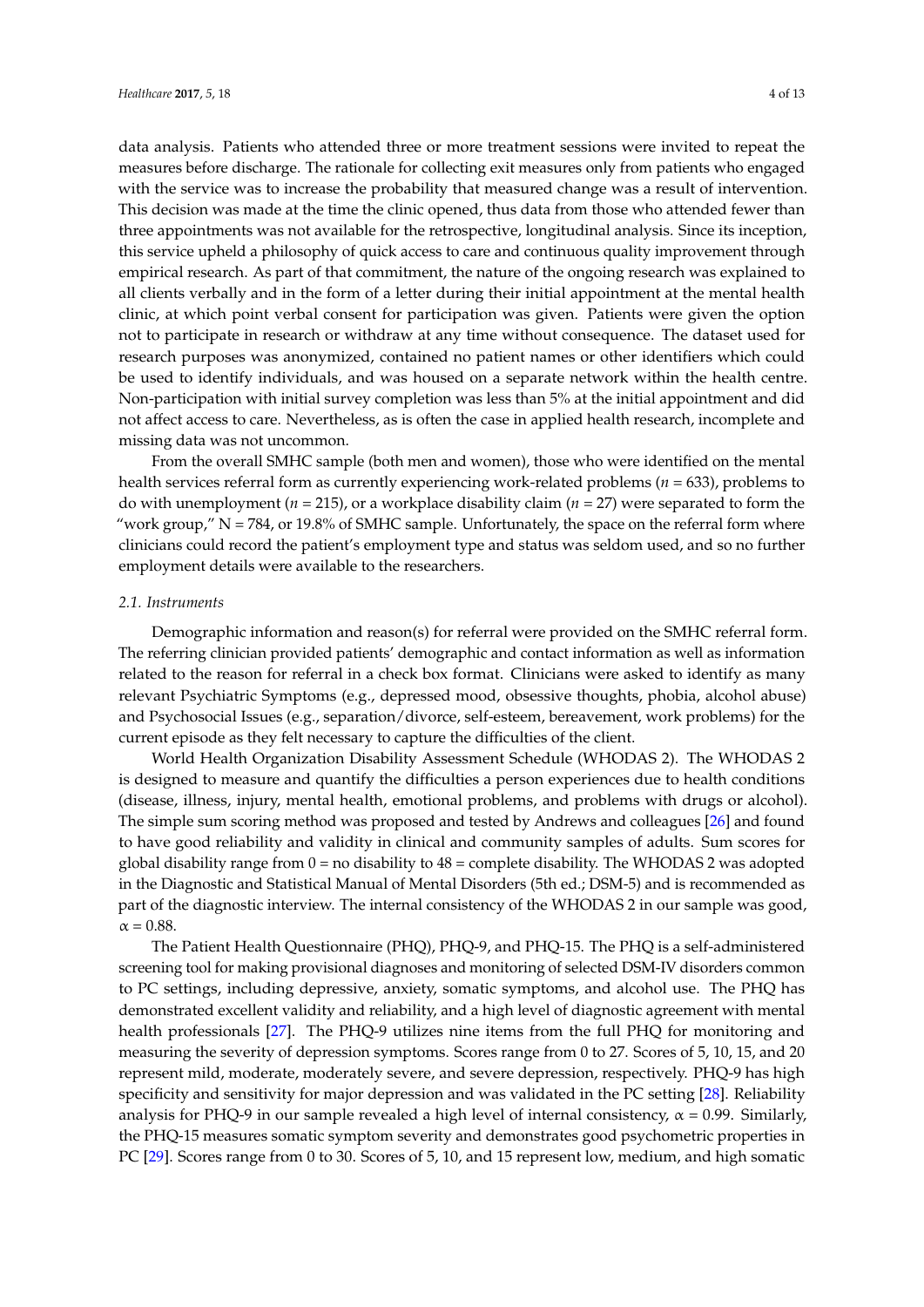symptom severity, respectively. Again, internal consistency in our sample was very high,  $\alpha$  = 0.99. PHQ-9 and -15 are endorsed in the DSM-5 to enhance clinical decision-making.

### *2.2. Statistical Methods*

All analyses were performed using SPSS 21.0 (IBM, Armonk, NY, USA), with the exception of the missing data analysis, which was completed using SPSS 22.0. All reported *p*-values are two-tailed.

Descriptive statistics and *t*-tests were used to compare the sample characteristics and demographic variables of men in the work group and non-work group. Clinical features and treatment response of men in the two groups were compared using one-way ANOVA on baseline and exit measures. Logistic regression was carried out to ascertain whether global disability, depression severity, and somatic symptom severity could predict referrals to SMHC with problems perceived to be work- and non-work related. Specifically, we performed logistic regression to test a model for predicting referral group membership (work group or non-work group). Baseline total disability (WHODAS 2) was entered as a continuous variable and baseline depression severity (PHQ-9) and somatic symptom severity (PHQ-15) as categorical measures with no symptoms as the referral category. To be thorough, we repeated the logistic regression by entering the raw scores from the two PHQ measures as continuous variables.

There were significantly fewer records at exit than baseline. Descriptive statistics were inspected and one-way ANOVA was performed using the presence or absence of any completed exit measures as the independent variable and with age, baseline PHQ-9, baseline PHQ-15, and baseline WHODAS 2 as the dependent variables.

## *2.3. Informed Consent*

All procedures followed were in accordance with the ethical standards of the responsible committee on human experimentation (institutional and national) and with the Helsinki Declaration of 1975, as revised in 2013, Informed consent was obtained from all patients for being included in the study.

# **3. Results**

Overall, results indicated clinically and statistically significant differences between men referred from primary care for mental health treatment with and without problems identified in the work domain.

## *3.1. Characteristics of Participants*

Less than one third  $(29.4\%, n = 1164)$  of the entire sample was male. There was a higher percentage of men in the work group 43.0% (*n* = 337) compared with 26.0% (*n* = 827) in the non-work group. Chi square analysis confirmed the independence of these samples,  $\chi^2$  (1, N = 3960) = 87.00, *p* < 0.001. Having a work-related referral to SHMC was almost twice as likely for men as for women, demonstrated by the relative risk (RR) of 1.81 (95% C.I.: 1.60–2.05).

Mean age did not differ significantly between men in the work (*n* = 337; 39.61 years) and non-work (*n* = 827; 39.23 years) groups. A greater number of psychological and psychosocial reasons for referral were identified on the SMHC referral form of men in the work group. The mean number of psychiatric symptoms identified was 2.55 (range: 0–7) in the work group and 1.96 (range: 0–8) in the non-work group,  $t = 6.106$ ,  $p < 0.001$ . The mean number of psychosocial reasons was 3.07 (range: 1–8) in the work group and 1.29 (range:  $0-8$ ) in the non-work group,  $t = 16.662$ ,  $p < 0.001$ . Mean number of treatment visits to the SMHC clinic was about three and did not differ in a statistically significant way between groups ( $M = 2.87$ ,  $SD = 3.41$  in the work group and  $M = 3.06$ ,  $SD = 3.85$  in the non-work group, n.s.). Treatment visits included those visits made following the initial referral visit in PC and an intake appointment where initial interview, consent procedures, and baseline measures were completed. In the work group, 61.4% (range: 0–22) of men attended between one and five treatment visits, compared with 60.5% in the non-work group (range: 0–47).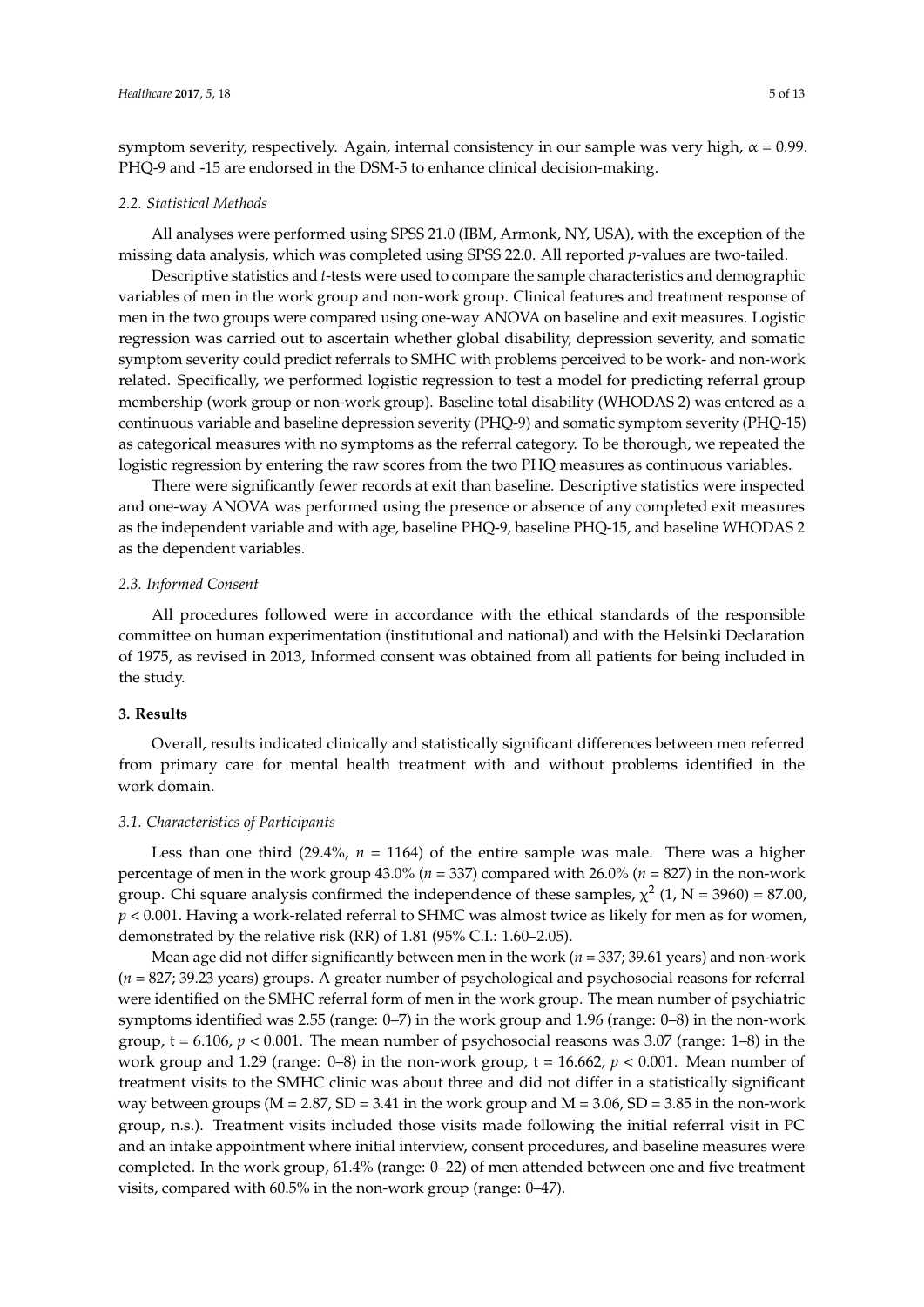#### *3.2. Clinical Features at Baseline and Exit*

The most common disorders according to the PHQ were all more prominent in the work group than the non-work group at baseline, with statistically more patients in the work group reporting clinically heightened scores on somatic disorder and major depressive disorder, and non-significant differences in "panic", "other anxiety", and "alcohol abuse". On exit measures, only "other anxiety" was significantly more likely in the work group  $(p = 0.04)$ , although symptoms were not clinically significant on that scale or any of the others in either the work group or the non-work group.

One-way analysis of variance (ANOVA) showed that men's total disability scores and depression severity and somatic symptom severity were all significantly higher at baseline in the work group than in the non-work group. Homogeneity of variance between the two groups was confirmed for WHODAS 2, PHQ-9, and PHQ-15 with Levene's statistic. Further details, including effect size, can be seen in Table [1.](#page-5-0)

<span id="page-5-0"></span>**Table 1.** One-Way ANOVA of baseline disability, depression, and somatic symptom severity in men referred to shared mental health care (SMHC) via primary care (PC).

| Instrument | <b>Work Group Mean</b><br>$(SD)$ 95% C.I. | Non-Work Group<br>Mean (SD) 95% C.I.             | F(df)               | M.S. (Error)        | Eta Sq $(n^2)$       |
|------------|-------------------------------------------|--------------------------------------------------|---------------------|---------------------|----------------------|
| WHODAS 2   | 14.42 (8.36) 13.23–15.61                  | 10.80 (8.18) 10.08 - 11.51                       | $26.792 * (1,690)$  | 1814.55 (67.73)     | 0.038                |
| PHO-9      | 13.31 (6.92) 12.40–14.21                  | 10.96 (6.71) 10.40-11.53                         | $19.132 * (1,766)$  | 878.19 (45.90)      | 0.024                |
| PHO-15     | 10.76 (5.55) 9.80–11.71                   | 8.50 (4.88) 7.97–9.03                            | $18.533 * (1, 460)$ | 478.20 (25.80)      | 0.039                |
| $T+T$ 1    | $\cdots$ $\cdots$ $\cdots$                | $\sim$ $\sim$ $\sim$ $\sim$ $\sim$ $\sim$ $\sim$ | $.0111$ $.01777$    | $404$ DIIO $\alpha$ | $\sim$ $\sim$ $\sim$ |

Work group: World Health Organization Disability Assessment Schedule (WHODAS) *n* = 191; PHQ-9 *n* = 227; PHQ-15 *n* = 131. Non-work group: WHODAS *n* = 501; PHQ-9 *n* = 541; PHQ-15 *n* = 331. \* *p* < 0.001. PHQ, Patient Health Questionnaire.

The simple summation method of scoring does not take into account the final three questions of the WHODAS 2, leaving out important information that appears to be specifically relevant to occupational functioning. These items asked participants to indicate the number of days in the previous 30 days that (a) your difficulties were present; (b) you were totally unable to carry out your usual activities or work because of any health condition; and (c) not counting the days that you were totally unable, for how many days did you cut back or reduce your usual activities or work because of any health condition. We examined men's responses to these items individually to see whether men referred for problems related to work differed significantly from those who were referred to SMHC for other reasons (Table [2\)](#page-5-1).

<span id="page-5-1"></span>**Table 2.** Self-reported disability in previous 30 days by men with work and non-work related mental health referrals through PC.

| Self-Reported<br><b>Disability</b>                    | Mean<br>(Range)                | S.D. (S.E.)                                                                | 95% C.I.                     | F(df)           | <i>p</i> -Value |
|-------------------------------------------------------|--------------------------------|----------------------------------------------------------------------------|------------------------------|-----------------|-----------------|
| Days affected<br>Work Group<br>Non-Work Group         | $20.33(0-30)$<br>$17.22(0-30)$ | 9.61(0.693)<br>10.90 (0.499)                                               | 18.96-21.70<br>16.24-18.20   | 11.887 (1, 667) | 0.001           |
| Days totally unable<br>Work Group<br>Non-Work Group   | $9.24(0-30)$<br>$5.19(0-30)$   | 10.97 (0.782)<br>8.85 (0.397)                                              | $7.7 - 10.78$<br>4.41–5.97   | 25.641 (1, 691) | < 0.001         |
| Days partially unable<br>Work Group<br>Non-Work Group | $11.72(0-30)$<br>$8.51(0-30)$  | 10.96 (0.793)<br>9.88(0.452)                                               | 10.15-13.28<br>$7.62 - 9.39$ | 13.526 (1, 667) | < 0.001         |
|                                                       |                                | $M_{\odot}$ de appearance $\mu = 101$ . Non-versale appearance $\mu = 501$ |                              |                 |                 |

Work group: *n* = 191; Non-work group: *n* = 501.

Figure [1](#page-6-0) demonstrates that men who sought treatment for work related mental health (MH) complaints in PC had more self-reported disability than their non-work group counterparts at the time of referral. A comparison of those who completed the exit questionnaires from the work and non-work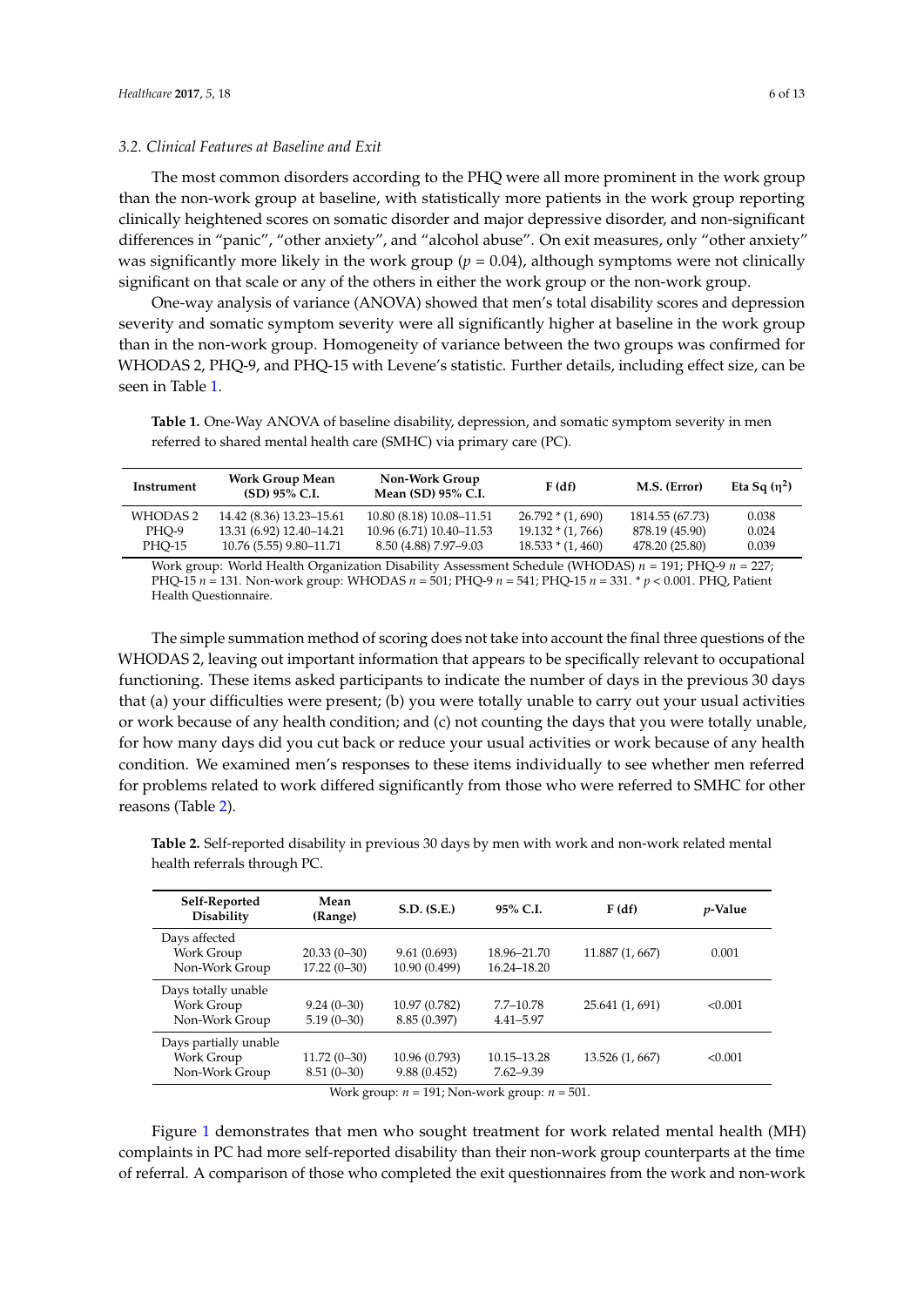groups revealed no significant differences in total disability (WHODAS 2), depression severity (PHQ-9), or somatic symptom severity (PHQ-15) at discharge from SMHC (Table [3\)](#page-6-1).

<span id="page-6-0"></span>

**Figure 1.** Self-reported disability in previous 30 days by men with work and non-work related **Figure 1.** Self-reported disability in previous 30 days by men with work and non-work related mental mental health referrals through primary care (PC). health referrals through primary care (PC).

<span id="page-6-1"></span>**Table 3.** One-way ANOVA of disability, depression, and somatic symptom severity after treatment **Table 3.** One-way ANOVA of disability, depression, and somatic symptom severity after treatment in men referred to SMHC via PC.

| Instrument | <b>Work Group Mean</b><br>(SD) 95% C.I. | Non-Work Group<br>Mean (SD) 95% C.I. | F(df)            | M.S. (Error)     | Eta Sq $(n^2)$ |
|------------|-----------------------------------------|--------------------------------------|------------------|------------------|----------------|
| WHODAS 2   | 7.05 (7.44) 5.78–8.33                   | $6.04(6.96)$ 5.45–6.64               | 2.175(1,660)     | 108.234 (49.774) | 0.003          |
| PHO-9      | $4.88(4.81)$ $4.07-5.70$                | 4.44 (4.73) 4.05–4.83                | 0.972(1,697)     | 21.860 (22.494)  | 0.001          |
| PHO-15     | $5.81(4.25)$ $5.01 - 6.61$              | 5.46 (3.99) 5.09–5.82                | 0.680(1, 577)    | 11.090 (16.304)  | 0.001          |
| $\cdots$   |                                         |                                      | $-2 - 2 - 3 - 2$ | .                |                |

All ANOVAs were non-significant. Work group: WHODAS  $n = 133$ ; PHQ-9  $n = 137$ ; PHQ-15  $n = 110$ . Non-work group: WHODAS  $n = 529$ ; PHQ-9  $n = 562$ ; PHQ-15  $n = 469$ .

#### *3.3. Predicting Work-Group Membership*

*3.3. Predicting Work-Group Membership*   $n = 381$  (32.7%) of N = 1164 cases in the analysis. Results of the Lagrange multiplier test indicated that all three variables were expected to improve the model's fit, which was indeed the case,  $\chi^2$  = 26.445,  $df = 8$ ,  $p < 0.001$ . This means that the predictors, taken together, distinguished reliably between groups. The non-significant Hosmer and Lemeshow test demonstrated that model prediction did not differ significantly from the observed pattern. Prediction success overall was not improved by the addition of the WHODAS 2 and PHQ-9 and -15, and remained at 72.2% accuracy with and without the addition of disability scores and symptoms severity, however, classification in the work group improved from 0% to 7.5% correct. Only disability made a significant contribution to predicting referral group (Wald = 5.240,  $p = 0.022$ ), with the odds of being in the work group increasing by 4.3% with every one point increase in WHODAS 2 scores (Exp(B) = 1.043, 95% C.I. = 1.006–1.082). Several cases were excluded from the logistic regression analysis due to missing data, leaving

After repeating the analyses using raw scores, again, all three variables improved the model's fit as predicted in the first step,  $\chi^2 = 25.551$ , df = 3, *p* < 0.001 and the Hosmer and Lemeshow test was not significant, indicating a good fit of the model. In this model both somatic symptoms and disability were significant to the prediction of work-related MH referrals. A one-point increase in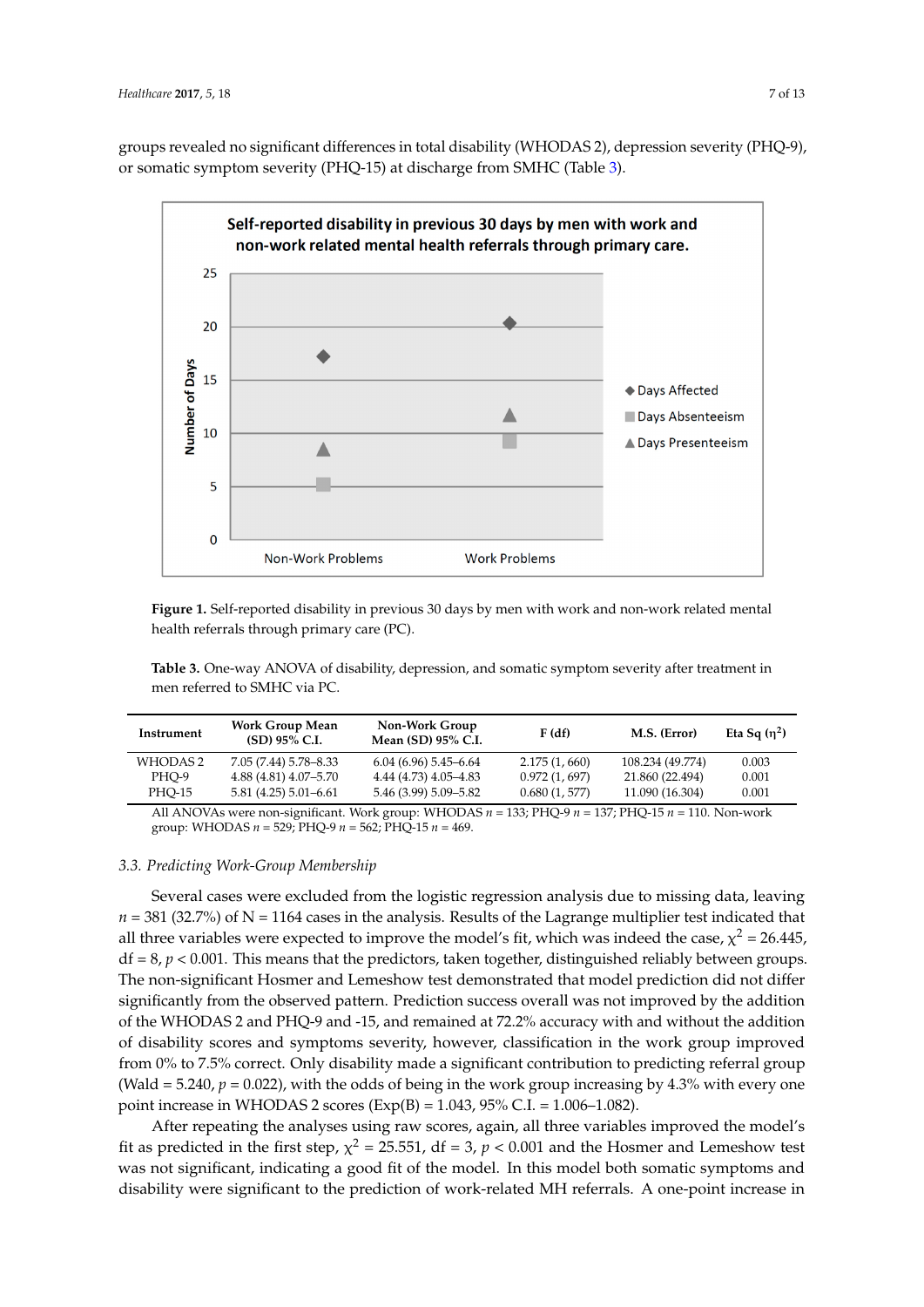PHQ-15 led to a 6.4% increase in the odds of having a work-related MH referral,  $(\text{Exp}(B) = 1.064, 95\%)$ C.I.  $= 1.002-1.129$ ,  $p = 0.042$ ) and a one point increase in WHODAS 2 increased the odds by 4.2%,  $(Exp(B) = 1.042, 95\% \text{ C.I.} = 1.005\text{--}1.081).$ 

#### *3.4. Missing Data Analysis*

Missing data analysis revealed that there were no significant differences in the baseline clinical indicators (WHODAS, PHQ-9, PHQ-15) between men who completed the follow up and those who did not, either in the entire dataset nor in the work group only subset. Mean age was slightly higher in the entire sample and subsample of patients that provided follow up compared with those who did not provide follow up measures ( $M = 42$  vs. 38 years).

## **4. Discussion**

This study overcomes an important gap in the literature on mental health help-seeking among males. Although being male and being employed are known to be related to decreased help-seeking, published studies to date have rarely included adequate detail to delineate the effect of sex on the employment and help-seeking relationship or did not measure both variables. This study makes a contribution to our understanding of men's mental health treatment seeking because we demonstrated a striking increase in mental health referrals when men's symptoms were affecting them in a particular domain. Furthermore, our study provided empirically-based insight into which mental health symptoms contribute to men's work-related disability and treatment-seeking through PC. One notable exception in the literature published to date was the study by Drapeau, Boyer, and Lesage [\[30\]](#page-11-12) which demonstrated that male workers were less likely to seek treatment for their mental health problems than unemployed men and women with or without employment. The nature of that study precluded the researchers from examining the role of clinical symptoms or functional impairment when people did seek treatment. Men in our study were referred by PC providers who identified their mental health need as work- or employment-related. This is a useful contribution to the literature in that it provides an examination of when the men seen in PC are more likely to be recognised to possibly benefit from a mental health intervention.

Men in our study were almost twice as likely as women to be referred for mental health support by their PC provider because of problems related to work and employment. This represents a significant proportion of men who are referred to treatment for mental health symptoms. A possible interpretation of our findings is that clinicians recognised men's complaints as potentially aided by mental health care more when they relate to functioning in the work domain. Establishing a better understanding the clinical characteristics and precursors that lead to referral may help provide more men with access to mental health care and thereby decrease suffering and consequences. Treatment outcomes are greater for people who are employed and the effect of employment on treatment response for mental health symptoms is greater for men than for women [\[31\]](#page-11-13). Identifying avenues to care for men who have mental health problems that interfere with employment should therefore be highly pertinent to patients, clinicians, employers, and insurers. SMHC appears to be one such avenue.

Men in the work group were more likely to meet criteria in all diagnostic categories that we examined on the PHQ than men in the non-work group, and the difference was significant for major depression and somatic complaints. Additionally, clinicians identified more psychiatric symptoms and psychosocial reasons for the referral when referrals also included a work-related reason. Comorbid and single common mental disorders (e.g., depression, anxiety, substance use disorders) pose a greater risk for long term absence from work than physical illness [\[32\]](#page-11-14). Our results imply that many men are still at work, but not functioning optimally, despite having multiple mental health symptoms.

Functional impairment, as measured by the WHODAS 2, was significantly higher in the work group at time of referral. The work group mean score of 14 on the WHODAS 2 at baseline was above the 85th percentile for individuals with any mental disorder, 90th percentile for individuals with one mental disorder, and above the 75th percentile for individuals with more than one mental disorder,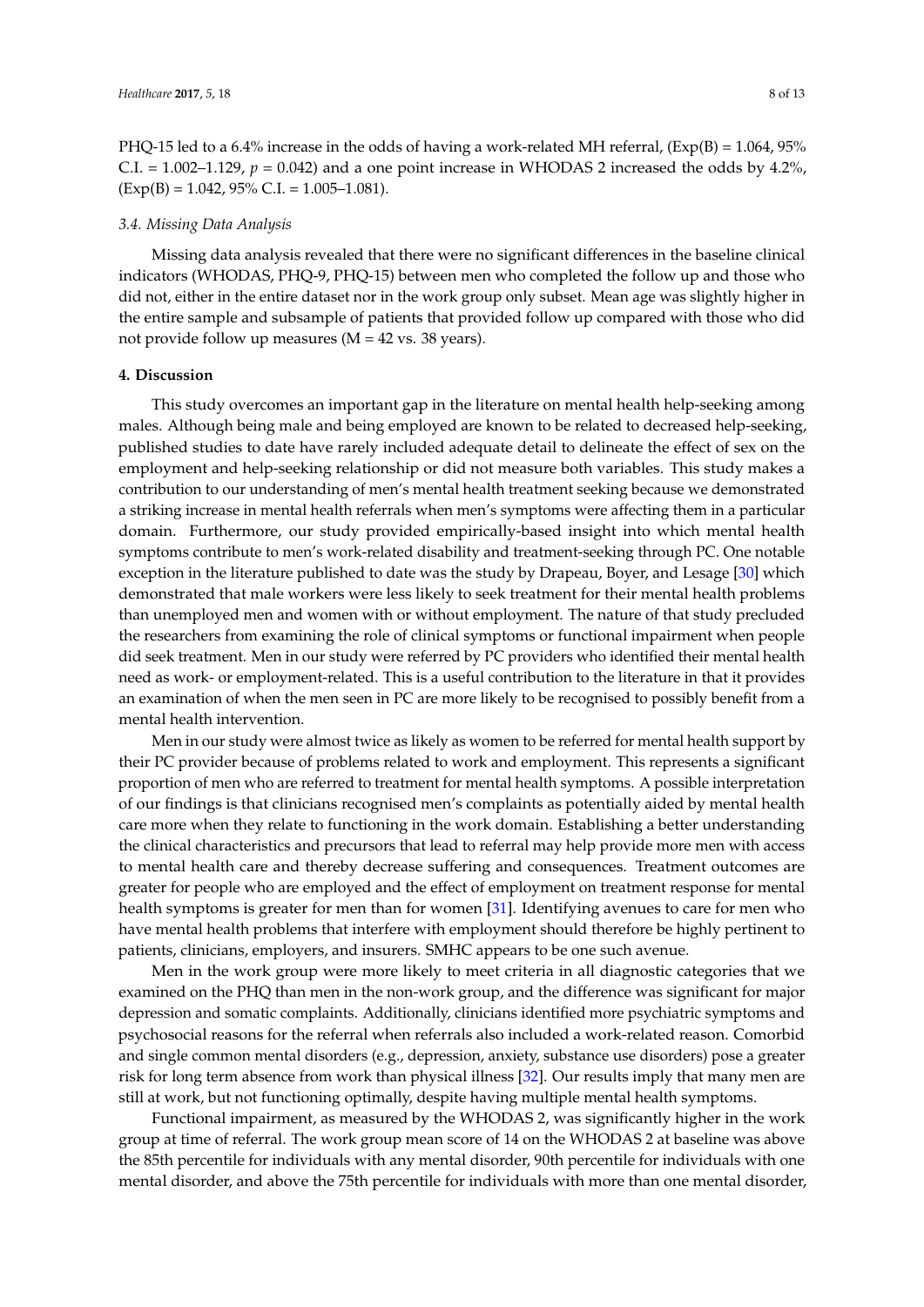according to published norms based on  $N = 8841$  Australian participants. Following treatment, men in both groups (work and non-work) still had WHODAS 2 scores above the population mean for men, but similar to those for people with a mental health condition in the previous year [\[26\]](#page-11-8). Not only did men with work-related problems experience greater global disability, they reported feeling the effects of their symptoms a greater number of days in the previous month, and had more days when they were either totally or partially unable to carry out their normal activities because of their symptoms. To the extent that being totally unable to carry out normal activities can be equated with absenteeism, both clinical groups reported very high rates of this type of disability. Absenteeism rates in a nationally representative sample of healthy American workers were far below those reported in our study, at 5.1 days per year [\[33\]](#page-11-15). These results are meaningful for those interested in worker absenteeism and presenteeism due to mental health-related disability. It may suggest that when mental health symptoms interfere with work-related functioning, some men may become more likely to report their problems to a PC provider.

Somatic symptoms appear to play an important role in men's referrals to SMHC. Although the proportion of variance in referral reasons explained by the PHQ-15 was small, somatic symptom severity as a continuous variable did play a significant role in predicting reason for referral using logistic regression. Limitations in physical activities due to mental health symptoms was previously identified as an important predictor of men's help-seeking from their PC provider [\[6\]](#page-10-5), and the relationship appears to be stronger for men referred with work-related impairment. Somatic symptoms play a prominent role in the experience of depression and anxiety [\[34\]](#page-11-16); however, men in PC were at least 50% less likely than women to report common physical symptoms, regardless of the presence or absence of psychiatric comorbidity [\[35\]](#page-11-17). It might be that men find physical symptoms as more acceptable reasons for seeking help versus typical mental health symptoms, or that men's experience of mental health symptoms are atypical to begin with [\[36\]](#page-11-18). That may explain why somatic complaints alone, and not clinically significant depression or anxiety symptoms, contributed to predicting mental health referrals. Men with depression were found to be less articulate about their symptoms [\[37\]](#page-11-19) and to focus more on external factors causing them distress [\[38\]](#page-11-20). Finally, it is possible that the men in this study experienced fewer psychological symptoms when compared to females, and that their mental health distress was expressed through physical symptomology. A longitudinal study examining characteristics of treatment-seekers and –seeking could elucidate whether there is a tipping point for men with mental health problems; when somatic symptoms and disability impact workplace functioning, perhaps some men are more willing to seek professional support. Further, it might be that the less stigmatizing environment offered by SMHC contributes further to increasing help-seeking behaviour when people are otherwise reluctant to do so.

Important limitations in the data collection phase of this study need to be acknowledged. First, a single clinic contributed data over a ten-year period. It is possible that the SMHC clinic where data collection took place was demographically unique. During the first half of the study period, this was the only SMHC clinic in the community. In previous studies, we examined referrals from up to five traditional mental health services in this same community and the second large SMHC clinic that later opened, and found no differences in sex or age of patients seen in SMHC [\[24,](#page-11-6)[39\]](#page-11-21), suggesting these patients were not demographically unique. Second, exit measures were only collected from patients who attended three or more treatment sessions. The decision to collect clinical outcome measures on such a schedule was made before the clinic opened and was admittedly less than ideal, in hindsight, from a research perspective. As is often the case in applied health research, critical research-relevant decisions are made in the absence of experienced researchers. As clinical researchers, we believe these data to be robust enough to stand up to these weaknesses, when limitations are thoroughly and clearly communicated and considered when interpreting results.

A further limitation in this study was that we did not have access to more details related to patients' employment status and employment-related outcomes and changes. Although more than two thirds of the work sample were specifically referred for problems at work, we cannot definitely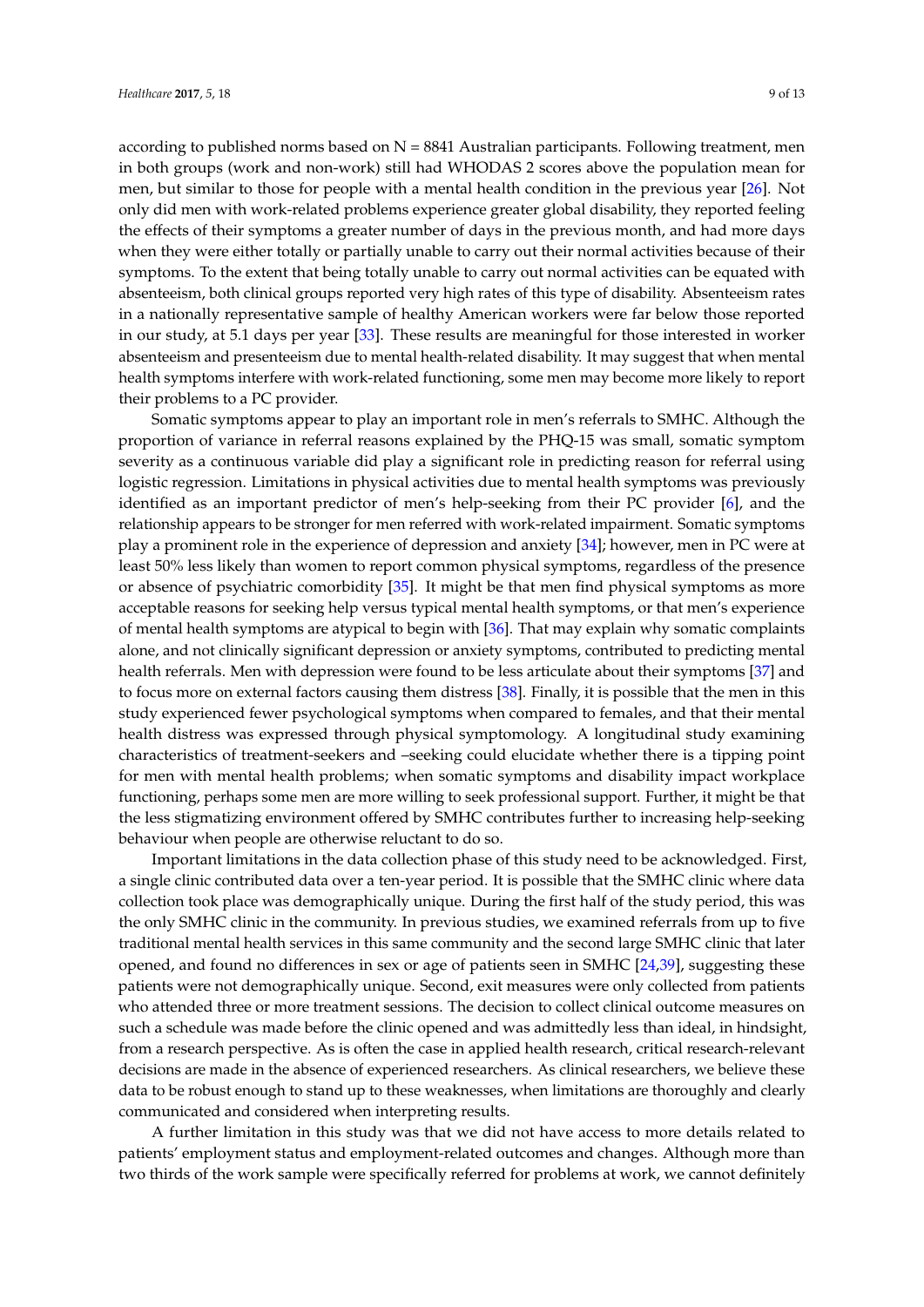conclude that these men were employed at the time of referral and end of treatment any more than we can conclude that those referred with problems related to unemployment had remained unemployed, or that those referred with workplace insurance claims were absent from or returned to work. We recognise that a clinically significant reduction in mental health symptoms is not always sufficient to translate to a recovery of work-related functioning, and recovery from mental health-related functional disability may take longer than recovery from affective impairment. A clear strength of our study was that we measured and demonstrated reductions in psychiatric symptoms and self-reported levels of disability following treatment.

## **5. Conclusions**

This was the first study, to our knowledge, that attempted to assess the outcomes of SMHC for patients who were not exclusively already on disability absence. In fact, the only published study examining the effect of a SMHC model for sick-listed workers [\[40\]](#page-12-0) cited low treatment fidelity in their return-to-work intervention and did not adhere to the optimal SMHC model by having case managers with a mental health background [\[41\]](#page-12-1), as was the case in our study. The assessment and intervention provided in the SMHC clinic was as effective for men in the work and non-work groups, according to outcome measures. These results demonstrated that men in our sample with work-related mental health problems were referred with a greater number of symptoms, were more likely to have clinically significant impairment and higher levels of disability, but were as likely as men with non-work referrals to indicate they experienced symptom relief and lowered disability following a small number of treatment sessions. Unlike Vlasveld and colleagues [\[40\]](#page-12-0), we did not examine return to work as an outcome, however, we do feel that our results demonstrate the SMHC model can be an effective intervention for men with mental health problems that are impacting employment and employability.

We utilized a sex-based gender analysis approach for this study, that is, one that selected cases based on the binary sex categorization commonly used in medical settings but conceptualized behaviour and sociological influences from a gender constructivist perspective. Although sex and gender are highly correlated, we attempted thoughtful consideration of the social and psychological contributions to men's experiences and behaviour. We found this to be a useful methodology for conducting research and interpreting these specific findings in a clinically relevant way. This was a longitudinal observational study, and as such, we cannot be sure of any direction of causality. Integrating a gender constructivist perspective into our analysis of the findings provided a framework, albeit one with inherent biases around the social construction of gender and interplay between societal roles and expectations among men and women and access to the mental health care system. It is our opinion that we have just scratched the surface of possible contributing factors to patterns of mental health care access seen in men, and we hope to see a further expansion of this model by other researchers in the future.

**Acknowledgments:** Support for this project was obtained through Northern Ontario Academic Medicine Association (NOAMA) Academic Health Science Centres (AHSC) Academic Funding Plan (AFP) Innovation Fund and the Northern Ontario School of Medicine. Dr. Mushquash is supported by the Canada Research Chairs Program.

**Author Contributions:** Each of the authors are justifiably credited with authorship, according to the authorship criteria. In detail: S. Kathleen Bailey —conception, design, analysis, and interpretation of data, drafting of the manuscript, final approval given; Christopher J. Mushquash —analysis, critical revision of manuscript, final approval given; John M. Haggarty—acquisition of data, conception, critical revision of manuscript, final approval given.

**Conflicts of Interest:** The authors declare no conflict of interest.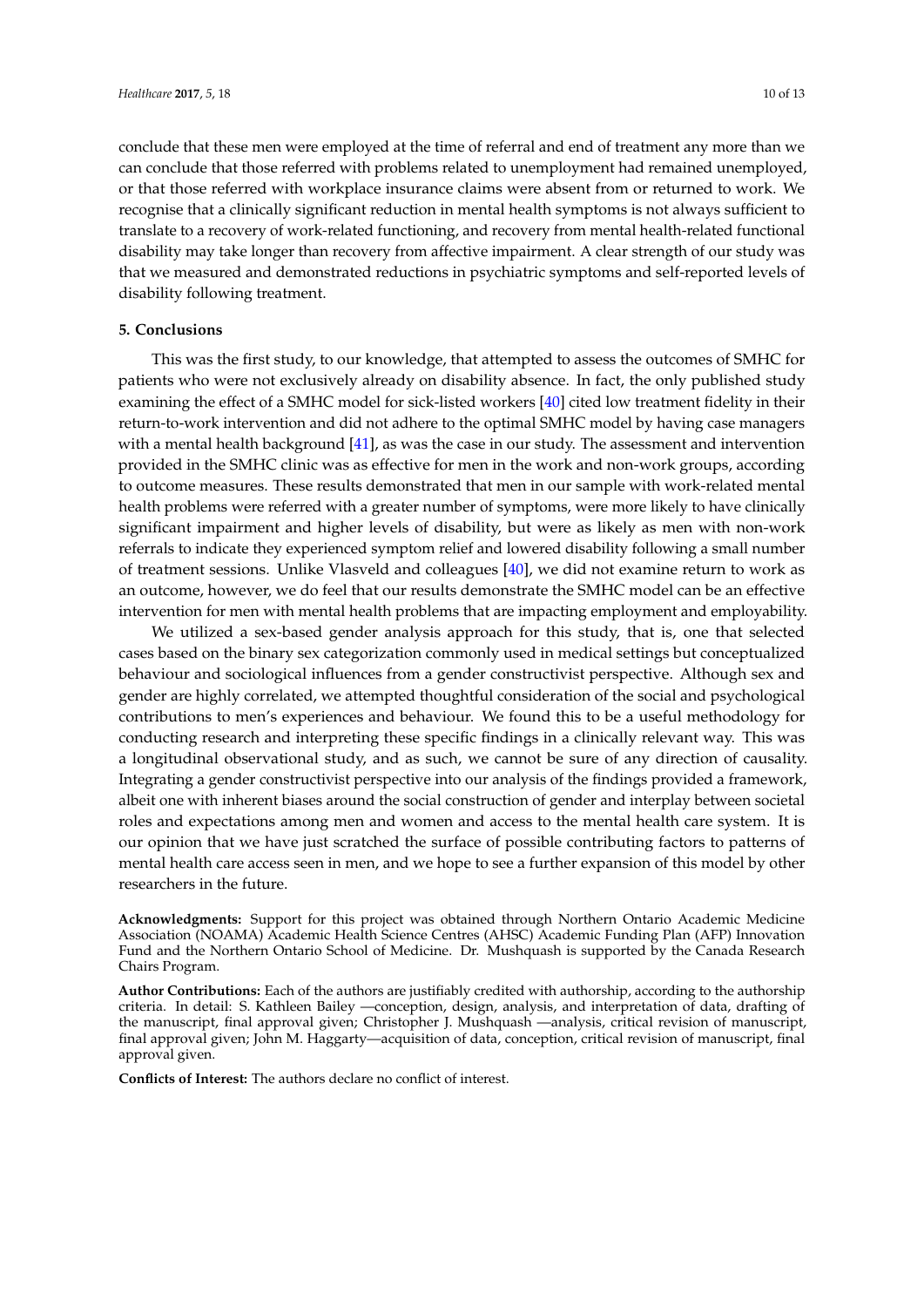# **Abbreviations**

The following abbreviations are used in this manuscript:

| SMHC       | Shared Mental Health Care                                |
|------------|----------------------------------------------------------|
| PC.        | Primary Care                                             |
| WHODDAS    | World Health Organization Disability Assessment Schedule |
| <b>PHO</b> | Patient Health Ouestionnaire                             |

# **References**

- <span id="page-10-0"></span>1. World Health Organization. Gender Disparities in Mental Health. Department of Mental Health and Substance Dependence: Washington, DC, USA, 2006; Available online: [http://www.who.int/mental\\_](http://www.who.int/mental_health/media/en/242.pdf) [health/media/en/242.pdf](http://www.who.int/mental_health/media/en/242.pdf) (accessed on 19 October 2016).
- <span id="page-10-1"></span>2. Fleury, M.J.; Grenier, G.; Bamvita, J.M.; Perreault, M.; Kestens, Y.; Caron, J. Comprehensive determinants of health service utilisation for mental health reasons in a Canadian catchment area. *Int. J. Equal. Health* **2012**, *11*, 20. [\[CrossRef\]](http://dx.doi.org/10.1186/1475-9276-11-20) [\[PubMed\]](http://www.ncbi.nlm.nih.gov/pubmed/22469459)
- <span id="page-10-2"></span>3. Vessey, J.T.; Howard, K.I. Who seeks psychotherapy? *Psychotherapy* **1993**, *30*, 546–553. [\[CrossRef\]](http://dx.doi.org/10.1037/0033-3204.30.4.546)
- <span id="page-10-3"></span>4. Vasiliadis, H.M.; Lesage, A.; Adair, C.; Boyer, R. Service use for mental health reasons: Cross-provincial differences in rates, determinants, and equity of access. *Can. J. Psychiatry* **2005**, *50*, 614–619. [\[CrossRef\]](http://dx.doi.org/10.1177/070674370505001007) [\[PubMed\]](http://www.ncbi.nlm.nih.gov/pubmed/16276852)
- <span id="page-10-4"></span>5. Xu, K.T.; Borders, T.F. Gender, health, and physician visits among adults in the United States. *Am. J. Public Health* **2003**, *93*, 1076–1079. [\[CrossRef\]](http://dx.doi.org/10.2105/AJPH.93.7.1076) [\[PubMed\]](http://www.ncbi.nlm.nih.gov/pubmed/12835185)
- <span id="page-10-5"></span>6. Doherty, D.T.; Kartalova-O'Doherty, Y. Gender and self-reported mental health problems: Predictors of help-seeking from a general practitioner. *Br. J. Health Psychol.* **2010**, *15*, 213–228. [\[CrossRef\]](http://dx.doi.org/10.1348/135910709X457423) [\[PubMed\]](http://www.ncbi.nlm.nih.gov/pubmed/19527564)
- <span id="page-10-6"></span>7. Caron, J.; Liu, A. A descriptive study of the prevalence of psychological distress and mental disorders in the Canadian population: Comparison between low-income and non-low-income populations. *Chronic Dis. Can.* **2010**, *30*, 84–94. [\[PubMed\]](http://www.ncbi.nlm.nih.gov/pubmed/20609292)
- <span id="page-10-7"></span>8. Pearson, C.; Janz, T.; Ali, J. Mental and Substance use Disorders in Canada. Health at a Glance, Statistics Canada 2013; Catalogue No.82-624-X. Available online: [http://www.statcan.gc.ca/pub/82-624-x/2013001/](http://www.statcan.gc.ca/pub/82-624-x/2013001/article/11855-eng.htm) [article/11855-eng.htm](http://www.statcan.gc.ca/pub/82-624-x/2013001/article/11855-eng.htm) (accessed on 19 October 2016).
- <span id="page-10-8"></span>9. Statistics Canada. Table105-1101—Mental Health Profile, Canadian Community Health Survey—Mental Health (CCHS), by Age Group and Sex, Canada and Provinces, Occasional (Number Unless Otherwise Noted), CANSIM (Database). Available online: <http://www5.statcan.gc.ca/cansim> (accessed on 28 October 2013).
- <span id="page-10-9"></span>10. Dewa, C.S.; Thompson, A.H.; Jacobs, P. The association of treatment of depressive episodes and work productivity. *Can. J. Psychiatry* **2011**, *56*, 743–749. [\[CrossRef\]](http://dx.doi.org/10.1177/070674371105601206) [\[PubMed\]](http://www.ncbi.nlm.nih.gov/pubmed/22152643)
- <span id="page-10-10"></span>11. Statistics Canada. *Canadian Community Health Survey Cycle 1.2 Mental Health and Well-Being*; Statistics Canada: Ottawa, ON, Canada, 2002.
- <span id="page-10-11"></span>12. Eisenberg, D.; Downs, M.F.; Golberstein, E.; Zivin, K. Stigma and help seeking for mental health among college students. *Med. Care Res. Rev.* **2009**, *66*, 522–541. [\[CrossRef\]](http://dx.doi.org/10.1177/1077558709335173) [\[PubMed\]](http://www.ncbi.nlm.nih.gov/pubmed/19454625)
- <span id="page-10-12"></span>13. Vogel, D.L.; Wade, N.G.; Haake, S. Measuring the self-stigma associated with seeking psychological help. *J. Couns. Psychol.* **2006**, *53*, 325–337. [\[CrossRef\]](http://dx.doi.org/10.1037/0022-0167.53.3.325)
- <span id="page-10-13"></span>14. Link, B.G.; Rahav, M.; Phelan, J.C.; Nuttbrock, L. On stigma and its consequences: Evidence from a longitudinal study of men with dual diagnosis of mental illness and substance abuse. *J. Health Soc. Behav.* **1997**, *38*, 177–190. [\[CrossRef\]](http://dx.doi.org/10.2307/2955424) [\[PubMed\]](http://www.ncbi.nlm.nih.gov/pubmed/9212538)
- <span id="page-10-14"></span>15. Stephens, T.; Joubert, N. The economic burden of mental health problems in Canada. *Chronic Dis. Can.* **2001**, *22*, 18–23. [\[PubMed\]](http://www.ncbi.nlm.nih.gov/pubmed/11397346)
- <span id="page-10-15"></span>16. Addis, M.E.; Mahalik, J.R. Men, masculinity, and the contexts of help seeking. *Am. Psychol.* **2003**, *58*, 5–14. [\[CrossRef\]](http://dx.doi.org/10.1037/0003-066X.58.1.5) [\[PubMed\]](http://www.ncbi.nlm.nih.gov/pubmed/12674814)
- <span id="page-10-16"></span>17. Dewa, C.S.; McDaid, D. Investing in the mental health of the labour force: Epidemiological and economic impact of mental disorders in the workplace. In *Work Accommodation and Retention in Mental Health*; Schultz, I.Z., Rogers, E.S., Eds.; Springer: New York, NY, USA, 2011; pp. 33–52.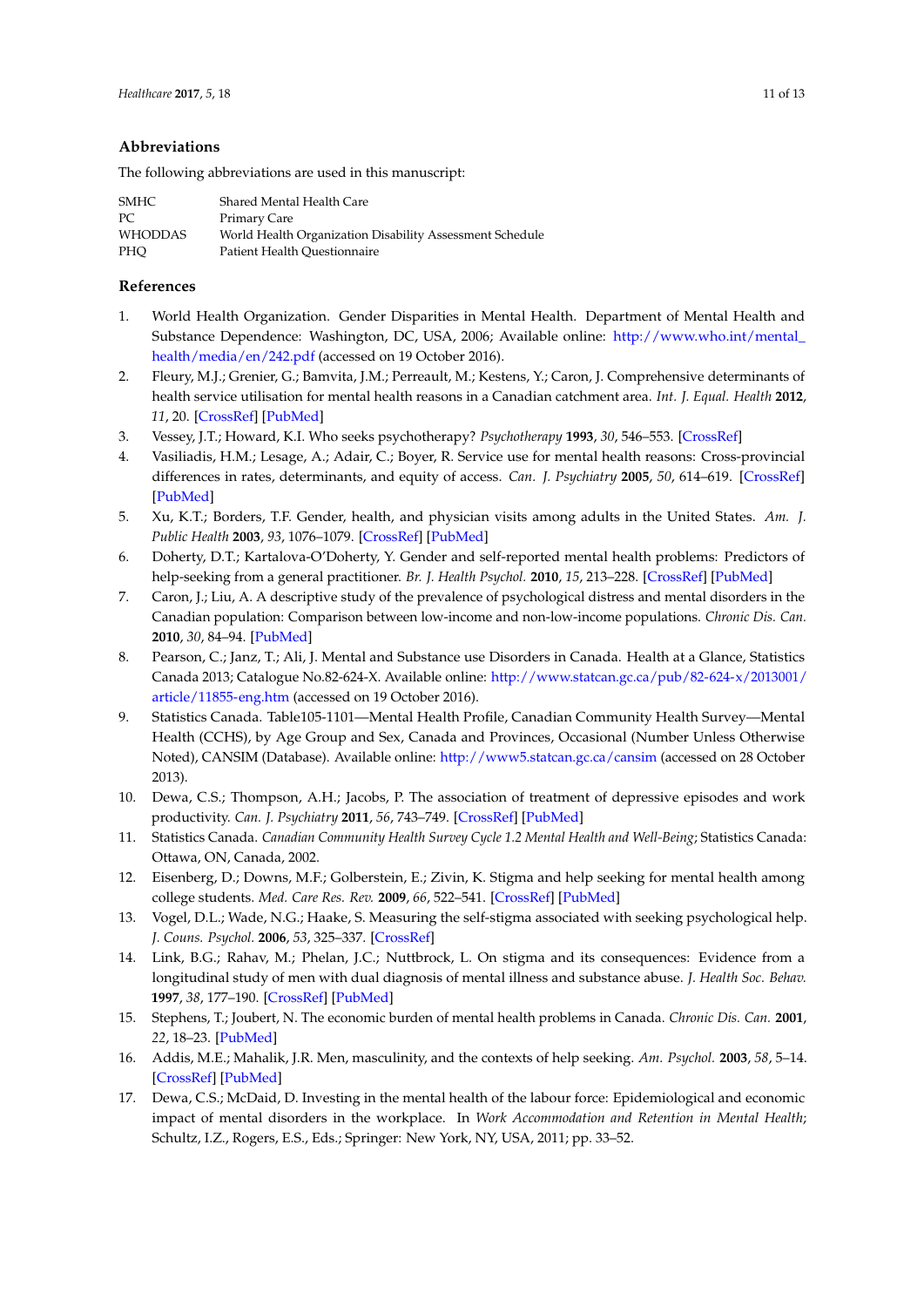- <span id="page-11-0"></span>18. Harnois, G.; Gabriel, P.; (World Health Organization International Labour Organisation). Mental Health and Work: Impact, Issues and Good Practices. Geneva, 2000; Available online: [www.who.int/mental\\_health/](www.who.int/mental_health/media/en/712.pdf) [media/en/712.pdf](www.who.int/mental_health/media/en/712.pdf) (accessed on 19 October 2016).
- <span id="page-11-1"></span>19. Laitinen-Krispijn, S.; Bijl, R.V. Mental disorders and employee sickness absence: The NEMISIS study. *Soc. Psychiatry Psychiatr. Epidemiol.* **2000**, *35*, 71–77. [\[CrossRef\]](http://dx.doi.org/10.1007/s001270050010) [\[PubMed\]](http://www.ncbi.nlm.nih.gov/pubmed/10784369)
- <span id="page-11-2"></span>20. Dewa, C.S.; Goering, P.; Lin, E.; Paterson, M. Depression related short-term disability in an employed population. *J. Occup. Environ. Med.* **2002**, *44*, 628–633. [\[CrossRef\]](http://dx.doi.org/10.1097/00043764-200207000-00007) [\[PubMed\]](http://www.ncbi.nlm.nih.gov/pubmed/12134526)
- <span id="page-11-3"></span>21. Young, A.; Russell, J. Demographic, psychometric and case progression information as predictors of return-to-work in teachers undergoing occupational rehabilitation. *J. Occup. Rehabil.* **1995**, *5*, 219–234. [\[CrossRef\]](http://dx.doi.org/10.1007/BF02109987) [\[PubMed\]](http://www.ncbi.nlm.nih.gov/pubmed/24234726)
- <span id="page-11-4"></span>22. Dewa, C.S.; Hoch, J.S.; Lin, E.; Paterson, M.; Goering, P. Patterns of antidepressant use and duration of depression related absence from work. *Br. J. Psychiatry* **2003**, *183*, 507–513. [\[CrossRef\]](http://dx.doi.org/10.1192/bjp.183.6.507) [\[PubMed\]](http://www.ncbi.nlm.nih.gov/pubmed/14645021)
- <span id="page-11-5"></span>23. Pomerantz, A.S.; Shiner, B.; Watts, B.V.; Detzer, C.; Kutter, C.; Street, B.; Scott, D. The White River model of colocated collaborative care: A platform for mental and behavioural health care in the medical home. *Fam. Syst. Health* **2010**, *28*, 114–129. [\[CrossRef\]](http://dx.doi.org/10.1037/a0020261) [\[PubMed\]](http://www.ncbi.nlm.nih.gov/pubmed/20695670)
- <span id="page-11-6"></span>24. Haggarty, J.M.; Jarva, J.A.; Cernovsky, Z.; Karioja, K.; Martin, L. Wait time impact of co-located primary care mental health services: The effect of adding collaborative care in northern Ontario. *Can. J. Psychiatry* **2012**, *57*, 29–33. [\[CrossRef\]](http://dx.doi.org/10.1177/070674371205700106) [\[PubMed\]](http://www.ncbi.nlm.nih.gov/pubmed/22296965)
- <span id="page-11-7"></span>25. Sunderland, A.; Findlay, L.C. Perceived need for mental health care in Canada: Results from the 2012 Canadian Community Health Survey-Mental Health. *Health Rep.* **2013**, *24*, 3–9. [\[PubMed\]](http://www.ncbi.nlm.nih.gov/pubmed/24258361)
- <span id="page-11-8"></span>26. Andrews, G.; Kemp, A.; Sunderland, M.; Von Korff, M.; Ustun, T.B. Normative data for the 12 item WHO Disability Assessment Schedule 2.0. *PLoS ONE* **2009**, *4*, e8343. [\[CrossRef\]](http://dx.doi.org/10.1371/journal.pone.0008343) [\[PubMed\]](http://www.ncbi.nlm.nih.gov/pubmed/20020047)
- <span id="page-11-9"></span>27. Spitzer, R.L.; Kroenke, K.; Williams, J.B.W. Validation and utility of a self-report version of PRIME-MD: The PHQ Primary Care Study. *JAMA* **1999**, *282*, 1737–1744. [\[CrossRef\]](http://dx.doi.org/10.1001/jama.282.18.1737) [\[PubMed\]](http://www.ncbi.nlm.nih.gov/pubmed/10568646)
- <span id="page-11-10"></span>28. Kroenke, K.; Spitzer, R.L.; Williams, J.B. The PHQ-9: Validity of a brief depression severity measure. *J. Gen. Intern. Med.* **2001**, *16*, 606–613. [\[CrossRef\]](http://dx.doi.org/10.1046/j.1525-1497.2001.016009606.x) [\[PubMed\]](http://www.ncbi.nlm.nih.gov/pubmed/11556941)
- <span id="page-11-11"></span>29. Kroenke, K.; Spitzer, R.L.; Williams, J.B. The PHQ-15: Validity of a new measure evaluating the severity of somatic symptoms. *Psychosom. Med.* **2002**, *64*, 258–266. [\[CrossRef\]](http://dx.doi.org/10.1097/00006842-200203000-00008) [\[PubMed\]](http://www.ncbi.nlm.nih.gov/pubmed/11914441)
- <span id="page-11-12"></span>30. Drapeau, A.; Boyer, R.; Lesage, A. The influence of social anchorage on the gender difference in the use of mental health services. *J. Behav. Health Serv. Res.* **2009**, *36*, 372–384. [\[CrossRef\]](http://dx.doi.org/10.1007/s11414-009-9168-0) [\[PubMed\]](http://www.ncbi.nlm.nih.gov/pubmed/19252987)
- <span id="page-11-13"></span>31. Shepherd, M.; Ashworth, M.; Evans, C.; Robinson, S.I.; Rendall, M.; Ward, S. What factors are associated with improvement after brief psychological interventions in primary care? Issues arising from routine outcome measurement to inform clinical practice. *Couns. Psychother. Res.* **2005**, *5*, 273–280. [\[CrossRef\]](http://dx.doi.org/10.1080/14733140600571326)
- <span id="page-11-14"></span>32. Ahola, K.; Virtanen, M.; Honkonen, T.; Isometsa, E.; Aromaa, A.; Lonnqvist, J. Common mental disorders and subsequent work disability: A population-based Health 2000 study. *J. Affect. Disord.* **2011**, *134*, 365–372. [\[CrossRef\]](http://dx.doi.org/10.1016/j.jad.2011.05.028) [\[PubMed\]](http://www.ncbi.nlm.nih.gov/pubmed/21664696)
- <span id="page-11-15"></span>33. Deckersbach, T.; Stange, J.P.; Nierenberg, A.A. Norms for performance in the workplace in healthy people: Data from the National Comorbidity Survey Replication Study. *CNS Spectr.* **2011**, *16*, 143–152. [\[CrossRef\]](http://dx.doi.org/10.1017/S1092852912000314) [\[PubMed\]](http://www.ncbi.nlm.nih.gov/pubmed/24725499)
- <span id="page-11-16"></span>34. Simon, G.E.; VonKorff, M.; Piccinelli, M.; Fullerton, C.; Ormel, J. An international study of the relation between somatic symptoms and depression. *N. Engl. J. Med.* **1999**, *341*, 1329–1335. [\[CrossRef\]](http://dx.doi.org/10.1056/NEJM199910283411801) [\[PubMed\]](http://www.ncbi.nlm.nih.gov/pubmed/10536124)
- <span id="page-11-17"></span>35. Kroenke, K.; Spitzer, R.L. Gender differences in the reporting of physical and somatoform symptoms. *Psychosom. Med.* **1998**, *50*, 150–155. [\[CrossRef\]](http://dx.doi.org/10.1097/00006842-199803000-00006)
- <span id="page-11-18"></span>36. Moller-Leimkuhler, A.M. Barriers to help-seeking by men: A review of sociocultural and clinical literature with particular reference to depression. *J. Affect. Disord.* **2002**, *71*, 1–9. [\[CrossRef\]](http://dx.doi.org/10.1016/S0165-0327(01)00379-2)
- <span id="page-11-19"></span>37. Danielsson, U.; Johansson, E. Beyond weeping and crying: A gender analysis of expressions of depression. *Scand. J. Prim. Health Care* **2005**, *23*, 171–177. [\[CrossRef\]](http://dx.doi.org/10.1080/02813430510031315) [\[PubMed\]](http://www.ncbi.nlm.nih.gov/pubmed/16162470)
- <span id="page-11-20"></span>38. Danielsson, U.; Bengs, C.; Lehti, A.; Hammarstrom, A.; Johansson, E. Struck by lightning or slowly suffocating—Gendered trajectories into depression. *BMC Fam. Pract.* **2009**, *10*. [\[CrossRef\]](http://dx.doi.org/10.1186/1471-2296-10-56) [\[PubMed\]](http://www.ncbi.nlm.nih.gov/pubmed/19671133)
- <span id="page-11-21"></span>39. Gaylord, G.; Bailey, S.K.; Haggarty, J.M. Introducing Shared Mental Health Care in Northwestern Ontario: An Analysis of Changing Referral Patterns of Primary Care Providers. *Can. J. Community Ment. Health* **2015**, *34*, 63–72. [\[CrossRef\]](http://dx.doi.org/10.7870/cjcmh-2015-020)